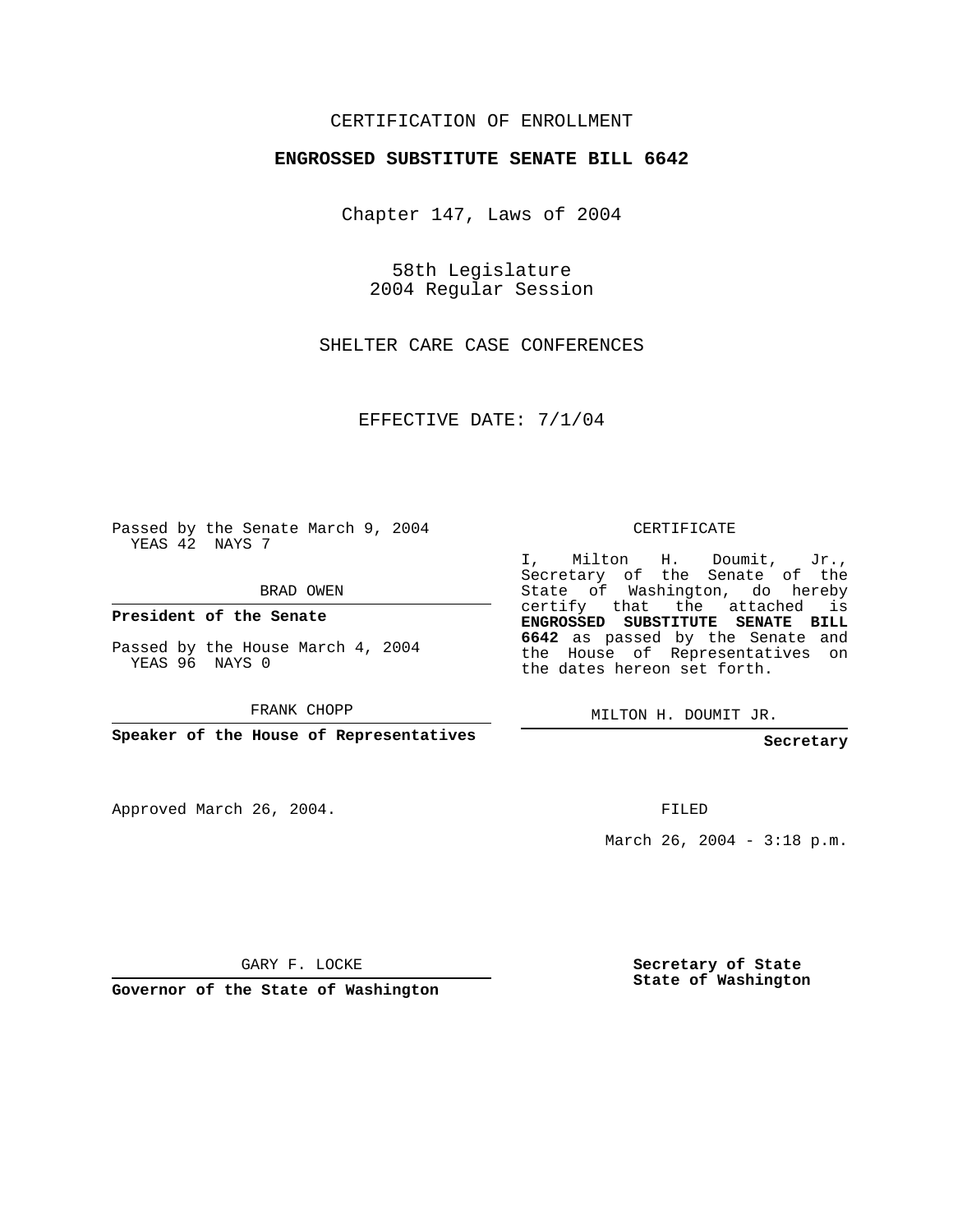# **ENGROSSED SUBSTITUTE SENATE BILL 6642** \_\_\_\_\_\_\_\_\_\_\_\_\_\_\_\_\_\_\_\_\_\_\_\_\_\_\_\_\_\_\_\_\_\_\_\_\_\_\_\_\_\_\_\_\_

\_\_\_\_\_\_\_\_\_\_\_\_\_\_\_\_\_\_\_\_\_\_\_\_\_\_\_\_\_\_\_\_\_\_\_\_\_\_\_\_\_\_\_\_\_

AS AMENDED BY THE HOUSE

Passed Legislature - 2004 Regular Session

## **State of Washington 58th Legislature 2004 Regular Session**

**By** Senate Committee on Children & Family Services & Corrections Senators Stevens, Hargrove, Schmidt, Carlson, Mulliken, Hewitt, Roach and McAuliffe)

READ FIRST TIME 02/09/04.

 1 AN ACT Relating to case conferences following shelter care 2 hearings; amending RCW 13.34.067, 13.34.062, and 13.34.094; creating a 3 new section; and providing an effective date.

4 BE IT ENACTED BY THE LEGISLATURE OF THE STATE OF WASHINGTON:

 5 **Sec. 1.** RCW 13.34.067 and 2001 c 332 s 1 are each amended to read 6 as follows:

7 (1) Following shelter care and no later than ((<del>twenty-five</del>)) <u>thirty</u> 8 days prior to fact-finding, the department((<del>, upon the parent's request</del> 9 or counsel for the parent's request,)) shall ((facilitate)) convene a 10 case conference as required in the shelter care order to develop and 11 specify in a written service agreement the expectations of both the 12 department and the parent regarding ((the care and placement of the 13 ehild)) voluntary services for the parent.

14 ((The department shall invite to)) The case conference shall 15 <u>include</u> the parent, counsel for the parent, ((<del>the foster parent or</del> 16 other out-of-home care provider, ) caseworker, counsel for the state, 17 guardian ad litem, ((counselor, or other relevant health care 18 provider)) counsel for the child, and any other person ((connected to 19 the development and well-being of the child)) agreed upon by the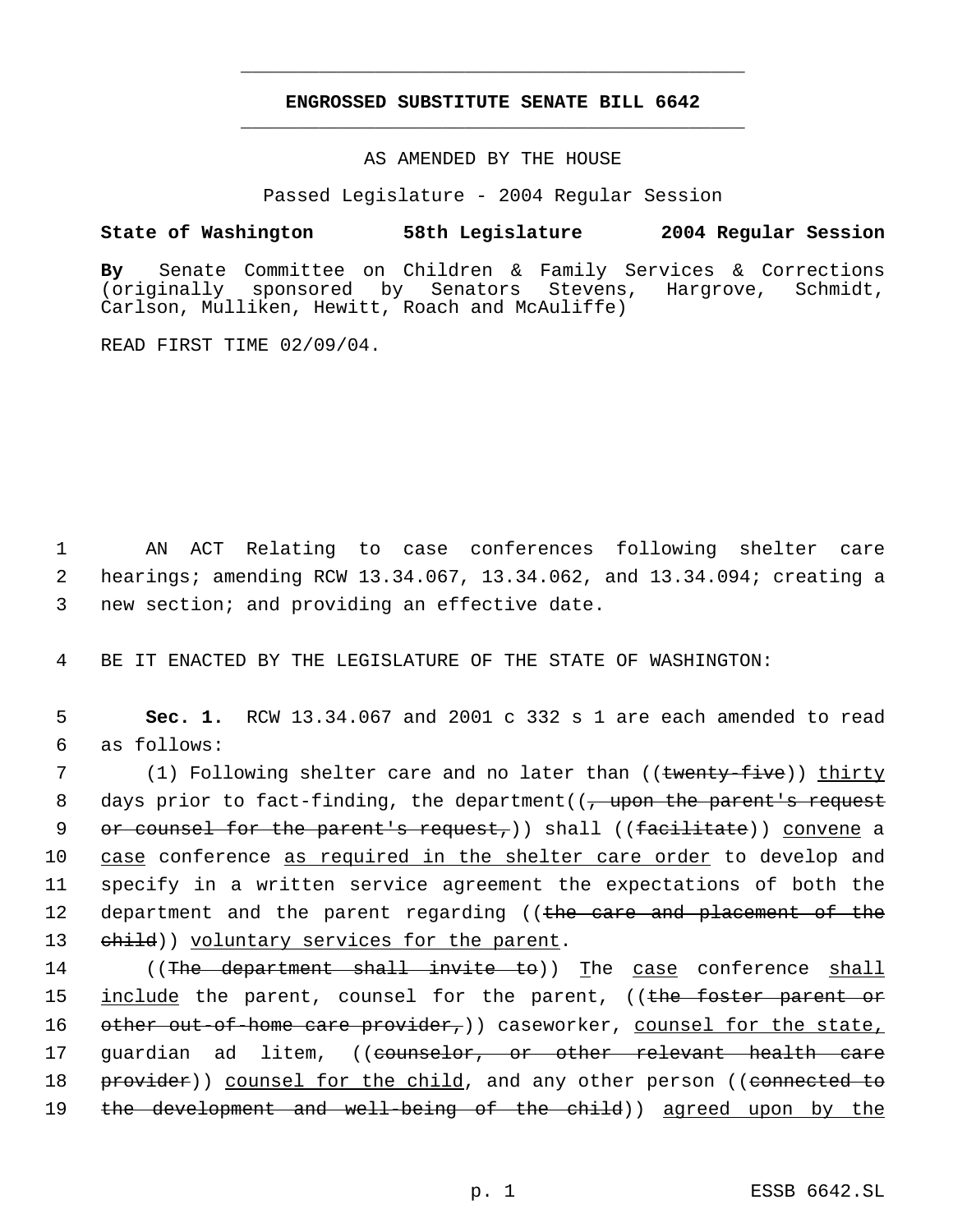parties. Once the shelter care order is entered, the department is not 2 required to provide additional notice of the case conference to any participants in the case conference.

4 The ((initial)) written service agreement expectations must correlate with the court's findings at the shelter care hearing. The 6 written service agreement must set forth specific ((criteria that enables the court to measure the performance of both the department and 8 the parent, and must be updated throughout the dependency process to 9 reflect changes in expectations. The service agreement must serve as the unifying document for all expectations established in the department's various case planning and case management documents and 12 the findings and orders of the court during dependency proceedings.

13 The court shall review the written service agreement at each stage 14 of the dependency proceedings and evaluate the performance of both the 15 department and the parent for consistent, measurable progress in 16 complying with the expectations identified in the agreement)) services 17 to be provided to the parent.

 The case conference agreement must be agreed to and signed by the parties. The court shall not consider the content of the discussions at the case conference at the time of the fact-finding hearing for the purposes of establishing that the child is a dependent child, and the court shall not consider any documents or written materials presented at the case conference but not incorporated into the case conference agreement, unless the documents or written materials were prepared for purposes other than or as a result of the case conference and are otherwise admissible under the rules of evidence.

 (2) At any other stage in a dependency proceeding, the department, 28 upon the parent's request, shall ((facilitate)) convene a case conference.

 **Sec. 2.** RCW 13.34.062 and 2001 c 332 s 2 are each amended to read as follows:

 (1) The written notice of custody and rights required by RCW 13.34.060 shall be in substantially the following form:

# "NOTICE

 Your child has been placed in temporary custody under the supervision of Child Protective Services (or other person or agency).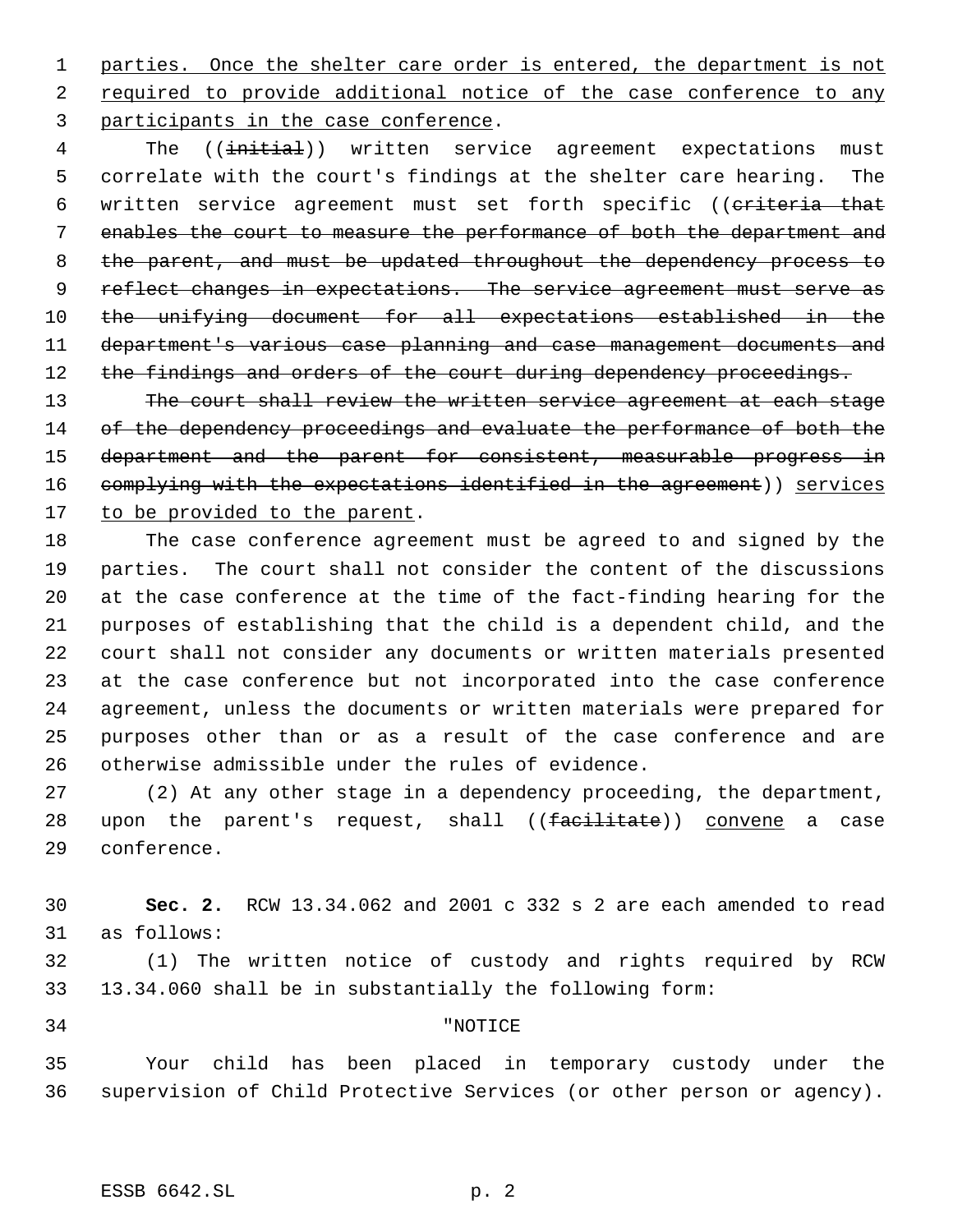You have important legal rights and you must take steps to protect your interests.

 1. A court hearing will be held before a judge within 72 hours of the time your child is taken into custody excluding Saturdays, Sundays, 5 and holidays. You should call the court at \_\_\_ (insert appropriate 6 phone number here) [60] for specific information about the date, time, and location of the court hearing.

 2. You have the right to have a lawyer represent you at the hearing. Your right to representation continues after the shelter care hearing. You have the right to records the department intends to rely upon. A lawyer can look at the files in your case, talk to child protective services and other agencies, tell you about the law, help you understand your rights, and help you at hearings. If you cannot afford a lawyer, the court will appoint one to represent you. To get 15 a court-appointed lawyer you must contact: \_ (explain local procedure) .

 3. At the hearing, you have the right to speak on your own behalf, to introduce evidence, to examine witnesses, and to receive a decision based solely on the evidence presented to the judge.

 4. If your hearing occurs before a court commissioner, you have the right to have the decision of the court commissioner reviewed by a superior court judge. To obtain that review, you must, within ten days after the entry of the decision of the court commissioner, file with the court a motion for revision of the decision, as provided in RCW 2.24.050.

 You should be present at any shelter care hearing. If you do not come, the judge will not hear what you have to say.

 You may call the Child Protective Services' caseworker for more information about your child. The caseworker's name and telephone number are: (insert name and telephone number) .

31 5. You ((may request that the department facilitate)) have a right 32 to a case conference to develop a written service agreement following the shelter care hearing. The service agreement may not conflict with the court's order of shelter care. You may request that a 35 multidisciplinary team, family group conference, or prognostic 36 staffing( $\left(\frac{1}{2}, \frac{1}{2}\right)$  or case conference)) be convened for your child's case. You may participate in these processes with your counsel present."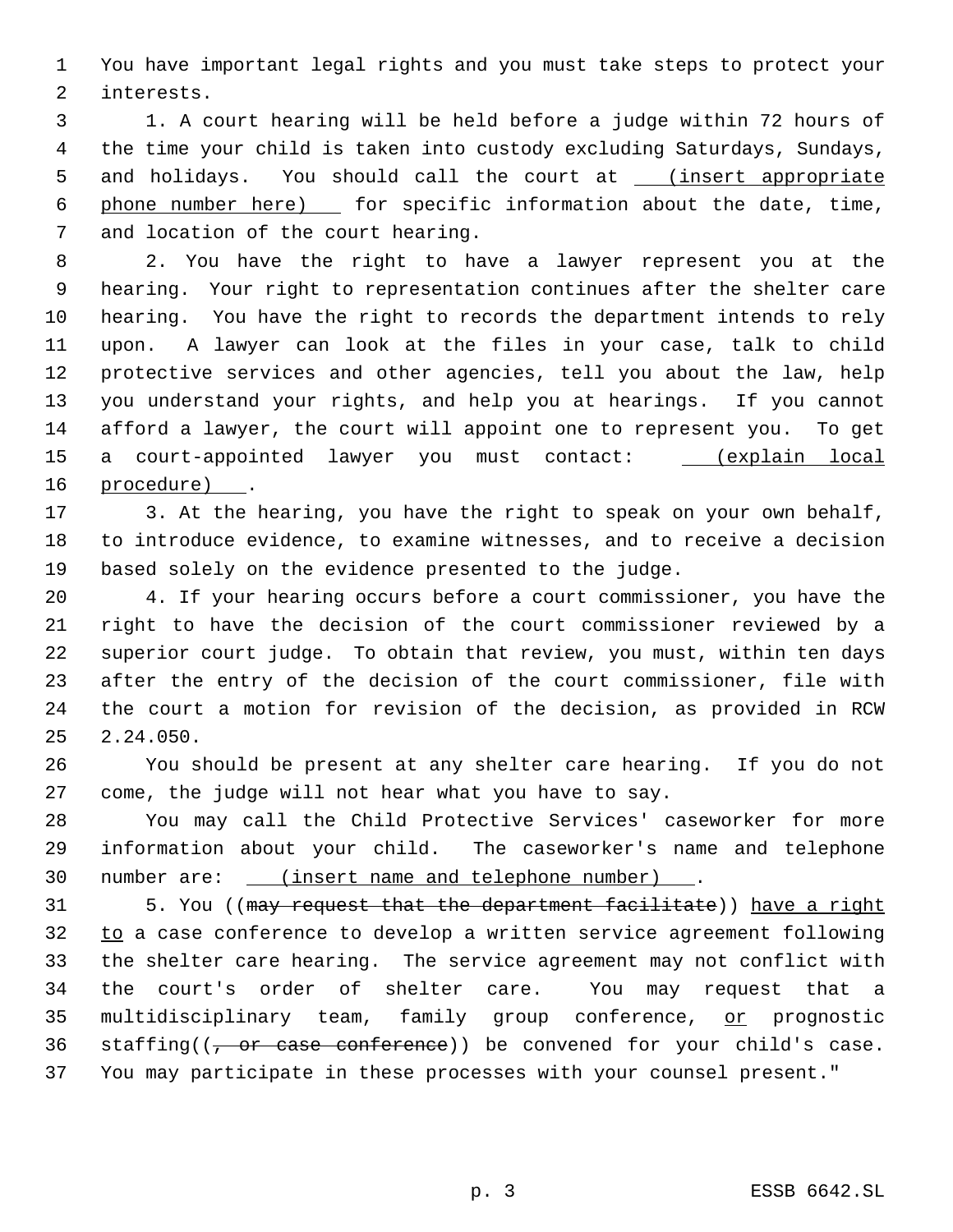Upon receipt of the written notice, the parent, guardian, or legal custodian shall acknowledge such notice by signing a receipt prepared by child protective services. If the parent, guardian, or legal custodian does not sign the receipt, the reason for lack of a signature shall be written on the receipt. The receipt shall be made a part of the court's file in the dependency action.

 If after making reasonable efforts to provide notification, child protective services is unable to determine the whereabouts of the parents, guardian, or legal custodian, the notice shall be delivered or sent to the last known address of the parent, guardian, or legal custodian.

 (2) If child protective services is not required to give notice under RCW 13.34.060(2) and subsection (1) of this section, the juvenile court counselor assigned to the matter shall make all reasonable efforts to advise the parents, guardian, or legal custodian of the time and place of any shelter care hearing, request that they be present, and inform them of their basic rights as provided in RCW 13.34.090.

 (3) Reasonable efforts to advise and to give notice, as required in RCW 13.34.060(2) and subsections (1) and (2) of this section, shall include, at a minimum, investigation of the whereabouts of the parent, guardian, or legal custodian. If such reasonable efforts are not successful, or the parent, guardian, or legal custodian does not appear at the shelter care hearing, the petitioner shall testify at the hearing or state in a declaration:

 (a) The efforts made to investigate the whereabouts of, and to advise, the parent, guardian, or legal custodian; and

 (b) Whether actual advice of rights was made, to whom it was made, and how it was made, including the substance of any oral communication or copies of written materials used.

 (4) The court shall hear evidence regarding notice given to, and efforts to notify, the parent, guardian, or legal custodian and shall examine the need for shelter care. The court shall hear evidence regarding the efforts made to place the child with a relative. The court shall make an express finding as to whether the notice required under RCW 13.34.060(2) and subsections (1) and (2) of this section was given to the parent, guardian, or legal custodian. All parties have the right to present testimony to the court regarding the need or lack of need for shelter care. Hearsay evidence before the court regarding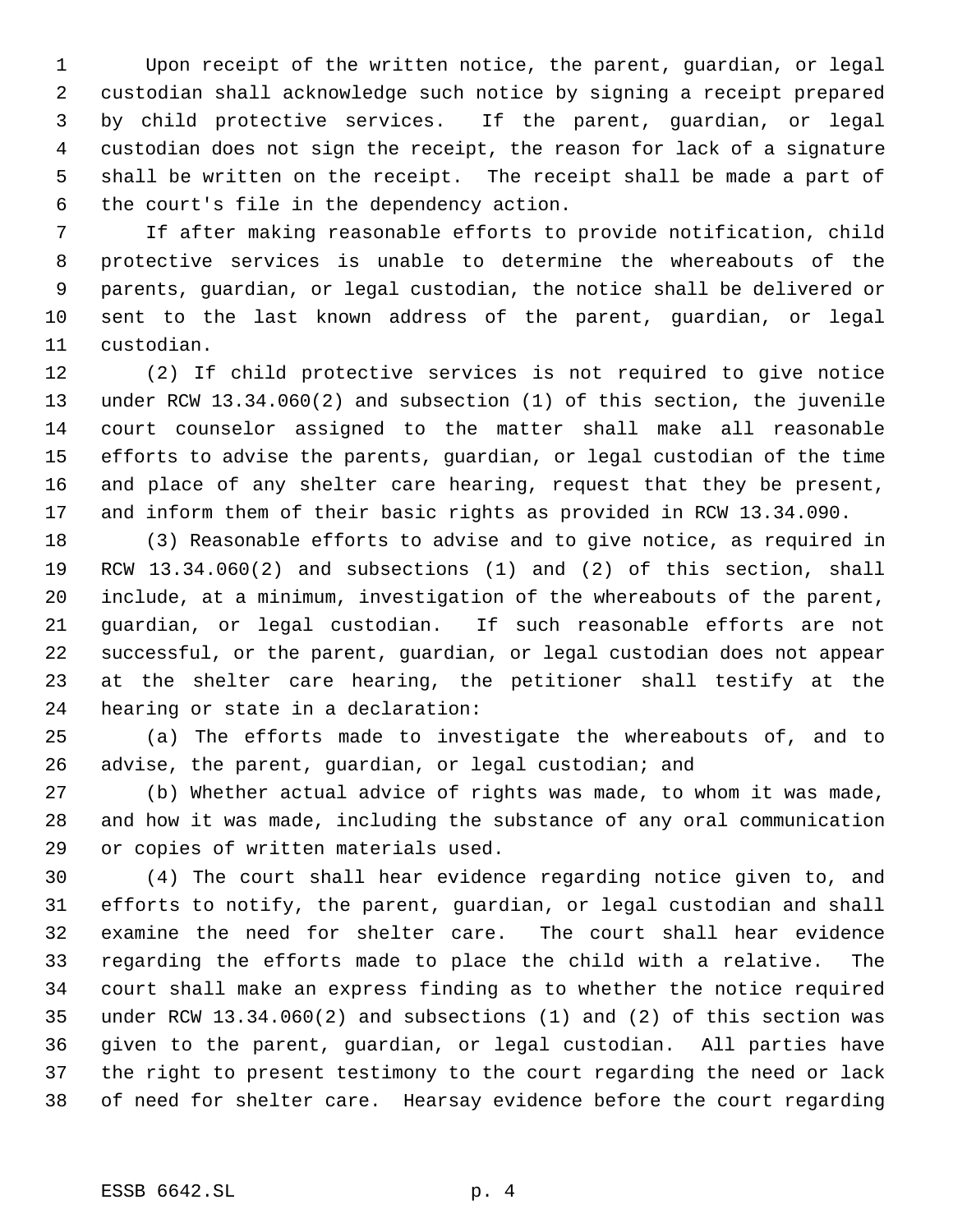the need or lack of need for shelter care must be supported by sworn testimony, affidavit, or declaration of the person offering such evidence.

 (5)(a) A shelter care order issued pursuant to RCW 13.34.065 shall include the requirement for a case conference as provided in RCW 13.34.067. However, if the parent is not present at the shelter care hearing, or does not agree to the case conference, the court shall not 8 include the requirement for the case conference in the shelter care order.

10 (b) If the court orders a case conference, the shelter care order shall include notice to all parties and establish the date, time, and 12 location of the case conference which shall be no later than thirty 13 days prior to the fact-finding hearing.

 (c) The court may order a conference or meeting as an alternative 15 to the case conference required under RCW 13.34.067 so long as the 16 conference or meeting ordered by the court meets all requirements under 17 RCW 13.34.067, including the requirement of a written agreement specifying the services to be provided to the parent.

 (6) A shelter care order issued pursuant to RCW 13.34.065 may be amended at any time with notice and hearing thereon. The shelter care decision of placement shall be modified only upon a showing of change in circumstances. No child may be placed in shelter care for longer than thirty days without an order, signed by the judge, authorizing continued shelter care.

 $((\langle 6 \rangle) )$  (7) Any parent, quardian, or legal custodian who for good cause is unable to attend the initial shelter care hearing may request that a subsequent shelter care hearing be scheduled. The request shall be made to the clerk of the court where the petition is filed prior to the initial shelter care hearing. Upon the request of the parent, the court shall schedule the hearing within seventy-two hours of the request, excluding Saturdays, Sundays, and holidays. The clerk shall notify all other parties of the hearing by any reasonable means.

 **Sec. 3.** RCW 13.34.094 and 2001 c 332 s 6 are each amended to read as follows:

 The department shall, within existing resources, provide to parents requesting or participating in a multidisciplinary team, family group